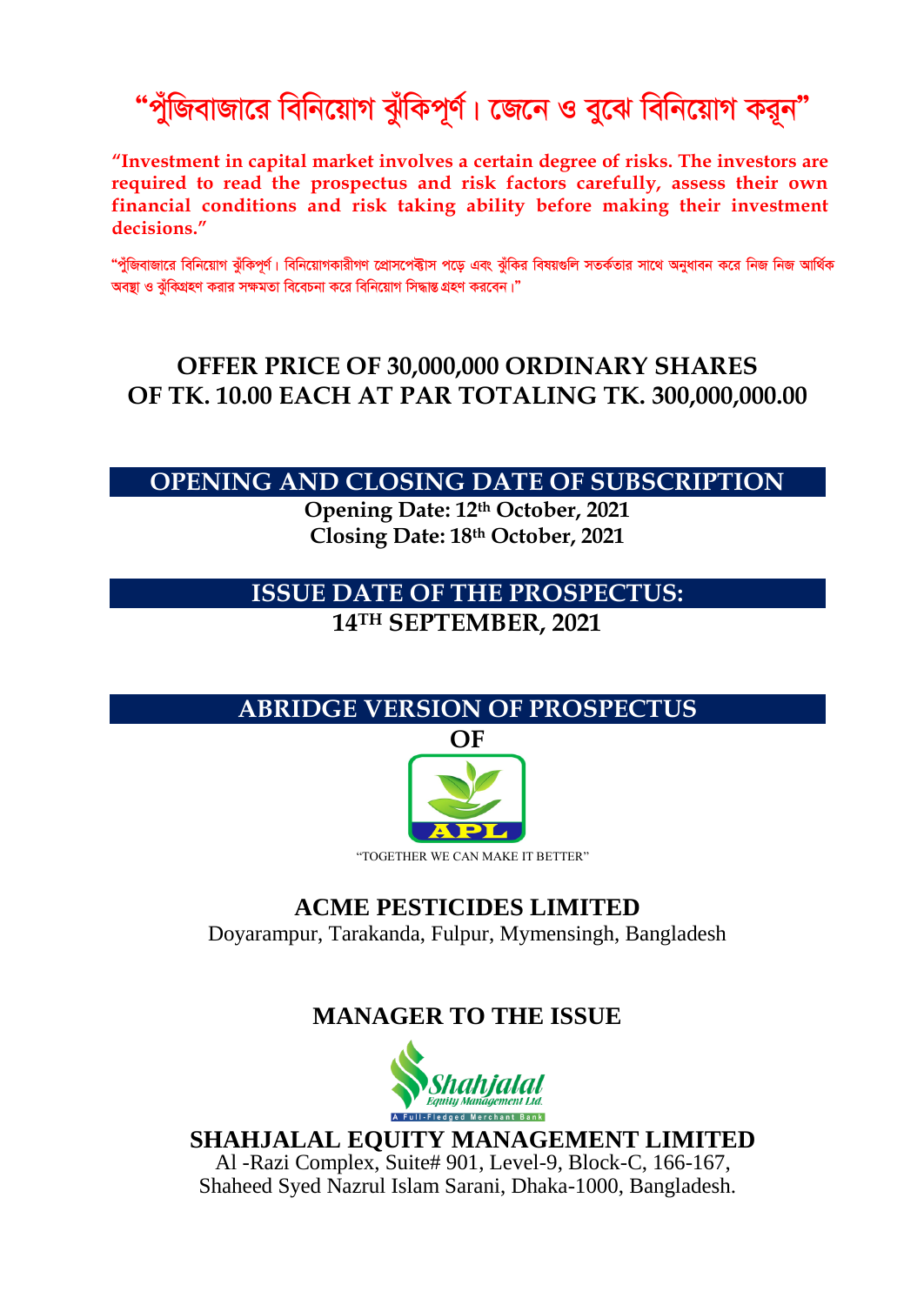**1. Name(s), address(s), telephone number(s), web address(s), e-mail (s), fax number(s) and contact persons of the issuer, issue manager(s) and underwriter(s);**

| <b>ISSUER:</b>                                                                              |                                              |                                                                                                                 |  |
|---------------------------------------------------------------------------------------------|----------------------------------------------|-----------------------------------------------------------------------------------------------------------------|--|
| Name & Address                                                                              | <b>Contact Person</b>                        | Telephone & Fax Number,<br>Email, Web Address                                                                   |  |
| <b>Acme Pesticides Limited</b><br>Doyarampur, Tarakanda, Fulpur,<br>Mymensingh, Bangladesh. | Reza-Ur-Rahman<br>Sinha<br>Managing Director | Tel: +880-02-48118123<br>Fax: +880-2-48118124<br>E-mail: info@acmepesticides.com<br>Web: www.acmepesticides.com |  |

| <b>ISSUE MANAGER:</b>                                       |                 |                                                      |  |
|-------------------------------------------------------------|-----------------|------------------------------------------------------|--|
| Name & Address<br><b>Contact Person</b>                     |                 | Telephone & Fax Number,<br><b>Email, Web Address</b> |  |
| <b>Shahjalal Equity Management Limited</b><br>Md. Mohiuddin |                 | Phone: +88 02 55111680-681                           |  |
| Al-Razi Complex, Suite# 901, Level-9,                       | Mollah          | Fax: +88 02 55111682                                 |  |
| Block-C, 166-167, Shaheed Syed Nazrul                       | Chief Executive | E-mail: info@shahjalalequity.com                     |  |
| Islam Sarani, Dhaka-1000, Bangladesh.                       | Officer         | Web: www.shahjalalequity.com                         |  |

| UNDERWRITER(S):                                                                                                                                                          |                                                       |                                                                                                                        |  |
|--------------------------------------------------------------------------------------------------------------------------------------------------------------------------|-------------------------------------------------------|------------------------------------------------------------------------------------------------------------------------|--|
| Name & Address                                                                                                                                                           | <b>Contact Person</b>                                 | Phone & Fax Number,<br>E-mail, Web Address                                                                             |  |
| <b>Shahjalal Equity Management</b><br>Limited<br>Al -Razi Complex, Suite# 901, Level-9,<br>Block-C 166-167, Shaheed Syed Nazrul<br>Islam Sarani, Dhaka-1000, Bangladesh. | Md. Mohiuddin<br>Mollah<br>Chief Executive<br>Officer | Phone: +88 02 55111680-681<br>Fax: +88 02 55111682<br>E-mail: info@shahjalalequity.com<br>Web: www.shahjalalequity.com |  |

**2. Amount, type and offering price of the securities on a unit and aggregate basis of securities being issuer:** 

| Size of the Issue             | Tk. 300,000,000/-    |
|-------------------------------|----------------------|
| Offer price (at par)          | Tk. 10/- each at Par |
| Number of Shares to be issued | 30,000,000/          |

**3. Opening and Closing date of subscription:** Opening date of the Subscription: **12 th October, 2021** Closing date of the Subscription: **18 th October, 2021**

#### **4. Availability of full Prospectus;**

The Prospectus and abridge version of the Prospectus in hard and soft forms of the **ACME Pesticides Limited** company shall be obtained from the following address;

| <b>ISSUER</b>                                                                              |                                              |                                                                                                                 |
|--------------------------------------------------------------------------------------------|----------------------------------------------|-----------------------------------------------------------------------------------------------------------------|
| Name & Address                                                                             | <b>Contact Persons</b>                       | Telephone & Fax Number,<br>E-mail, Web Address                                                                  |
| <b>ACME Pesticides Limited</b><br>Doyarampur, Tarakanda, Fulpur,<br>Mymensingh, Bangladesh | Reza-Ur-Rahman<br>Sinha<br>Managing Director | Tel: +880-02-48118123<br>Fax: +880-2-48118124<br>E-mail: info@acmepesticides.com<br>Web: www.acmepesticides.com |

| <b>ISSUE MANAGER</b>                                                                                                                                                   |                                                       |                                                                                                                        |
|------------------------------------------------------------------------------------------------------------------------------------------------------------------------|-------------------------------------------------------|------------------------------------------------------------------------------------------------------------------------|
| Name & Address                                                                                                                                                         | <b>Contact Person</b>                                 | Telephone & Fax Number,<br>E-mail, Web Address                                                                         |
| <b>Shahjalal Equity Management Limited</b><br>Al -Razi Complex, Suite# 901, Level-9,<br>Block-C, 166-167, Shaheed Syed Nazrul<br>Islam Sarani, Dhaka-1000, Bangladesh. | Md. Mohiuddin<br>Mollah<br>Chief Executive<br>Officer | Phone: +88 02 55111680-681<br>Fax: +88 02 55111682<br>E-mail: info@shahjalalequity.com<br>Web: www.shahjalalequity.com |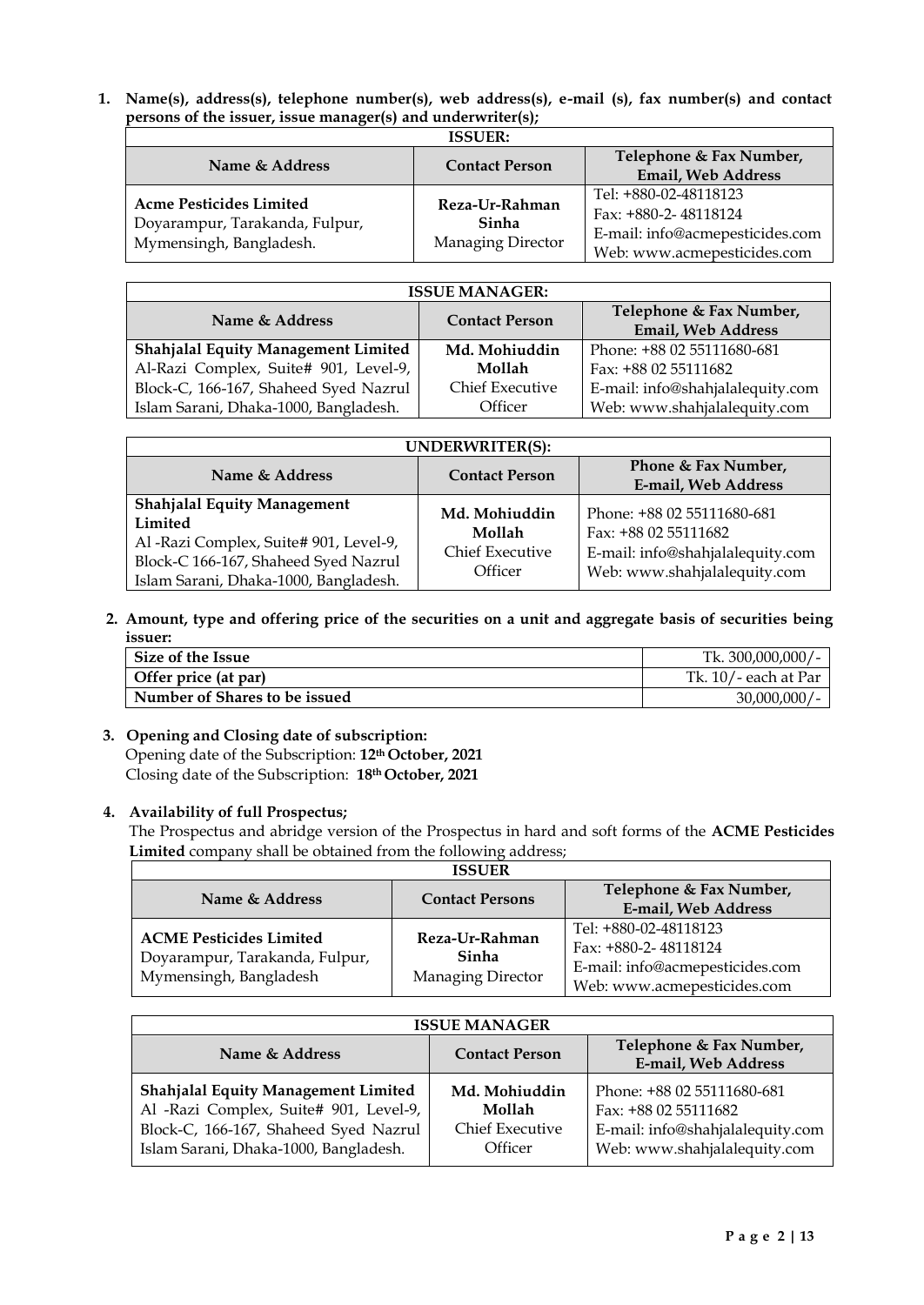| <b>STOCK EXCHANGES</b>                                                                                                                      |                                                      |                                                                                                           |  |
|---------------------------------------------------------------------------------------------------------------------------------------------|------------------------------------------------------|-----------------------------------------------------------------------------------------------------------|--|
| Name & Address                                                                                                                              | Contact person                                       | Telephone & Fax Number,<br>E-mail, Web Address                                                            |  |
| Dhaka Stock Exchange Limited<br>DSE Library, 9/F Motijheel C/A,<br>Dhaka-1000, Bangladesh.                                                  | Afzalur Rahaman<br>Manager                           | Tel: +88-02-9564601,9576210-18<br>Fax: +88-02-9564727<br>E-mail: research@dsebd.org<br>Web: www.dsebd.org |  |
| <b>Chittagong Stock Exchange Limited</b><br>CSE Library, CSE Building, 1080,<br>Sheikh Mujib Road Agrabad,<br>Chattagram- 4100, Bangladesh. | Mohammed Jabed<br><b>Sarwar</b><br>Assistant Manager | Tel: +88 031-714632-3,<br>Fax:+88 031-714101<br>E-mail: jabed@cse.com.bd<br>Web: www.cse.com.bd           |  |

The Prospectus is also available on the websites of Acme Pesticides Limited (**www.acmepesticides.com**), Shahjalal Equity Management Limited (**www.shahjalalequity.com**), Bangladesh Securities and Exchanges Commission (**www.sec.gov.bd**), Dhaka Stock Exchange Limited (**www.dsebd.org**), Chittagong Stock Exchange Limited (**www.csebd.com**) and Public Reference room of the Bangladesh Securities and Exchange Commission (BSEC) for reading and studying.

**5. Name of the Credit rating Company (if any) along with ratings assigned with date of validity;** Not applicable for ACME Pestisides Limited.

### **6. Name of the valuer, if any and the auditors;**

**Valuer:** Not Applicable for ACME Pestisides Limited.

| <b>AUDITOR:</b>                                                                                                                                             |                                         |                                                                                                                           |
|-------------------------------------------------------------------------------------------------------------------------------------------------------------|-----------------------------------------|---------------------------------------------------------------------------------------------------------------------------|
| Name & Address                                                                                                                                              | <b>Contact Person</b>                   | Telephone & Fax Number,<br>E-mail, Web Address                                                                            |
| Shiraz Khan Basak & Co.<br><b>Chartered Accountants</b><br>R.K Tower (Level-10) 86, Bir Uttam<br>C.R Datta Road (312, Sonargaon),<br>Dhaka-1205, Bangladesh | Ramendra Nath<br>Basak, FCA,<br>Partner | Phone: +88-02-9635139<br>Fax: $+88-02-8621575$<br>Email: shirazkhanbasak@yahoo.com<br>Website: www.shirazkhanbasak.bd.com |

- **7. A person interested to get a prospectus may obtain from the issuer, and the issue manager;**
- **8.** *"***If you have any query about this document, you may consult the issuer, issue manager and underwriter"**

"এই প্ৰোসপেক্টাসে বৰ্ণিত তথ্য সম্পৰ্কিত যে কোন জিজ্ঞাসা আপনি প্ৰতিষ্ঠানটির উল্ৰেখিত ইস্যয়ার, ইস্য ব্যবক্তাপক এবং অবলেখকের সাথে **যোগাযোগ করে জেনে নিতে পারেন।"** 

- **9. "CONSENT OF THE BANGLADESH SECURITIES AND EXCHANGE COMMISSION HAS BEEN OBTAINED TO THE ISSUE OR OFFER OF THESE SECURITIES UNDER THE SECURITIES AND EXCHANGE ORDINANCE, 1969, AND THE BANGLADESH SECURITIES AND EXCHANGE COMMISSION (PUBLIC ISSUE) RULES, 2015. IT MUST BE DISTINCTLY UNDERSTOOD THAT IN GIVING THIS CONSENT THE COMMISSION DOES NOT TAKE ANY RESPONSIBILITY FOR THE FINANCIAL SOUNDNESS OF THE ISSUER COMPANY, ANY OF ITS PROJECTS OR THE ISSUE PRICE OF ITS SECURITIES OR FOR THE CORRECTNESS OF ANY OF THE STATEMENTS MADE OR OPINION EXPRESSED WITH REGARD TO THEM. SUCH RESPONSIBILITY LIES WITH THE ISSUER, ITS DIRECTORS, CHIEF EXECUTIVE OFFICER, MANAGING DIRECTOR, CHIEF FINANCIAL OFFICER, COMPANY SECRETARY, ISSUE MANAGER, ISSUE MANAGER'S CHIEF EXECUTIVE OFFICER, MANAGING DIRECTOR, UNDERWRITERS, AUDITOR(S), VALUER AND/OR CREDIT RATING COMPANY (IF ANY)."**
- <u>10. "পুঁজিবাজারে বিনিয়োগ ঝুঁকিপুর্ণ। জেনে ও বুঝে বিনিয়োগ করন"</u>

**"Investment in capital market involves a certain degree of risks. The investors are required to read the prospectus and risk factors carefully, assess their own financial conditions and risk taking ability before making their investment decisions."** 

"পুঁজিবাজারে বিনিয়োগ ঝুঁকিপূর্ণ। বিনিয়োগকারীগণ প্রোসপেক্টাস পড়ে এবং ঝুঁকির বিষয়গুলি সতর্কতার সাথে অনুধাবন করে নিজ আর্থিক অবষ্থা <u>ও ঝঁকিগ</u>হণ করার সক্ষমতা বিবেচনা করে বিনিয়োগ সিদ্ধান্ত গ্রহণ করবেন।"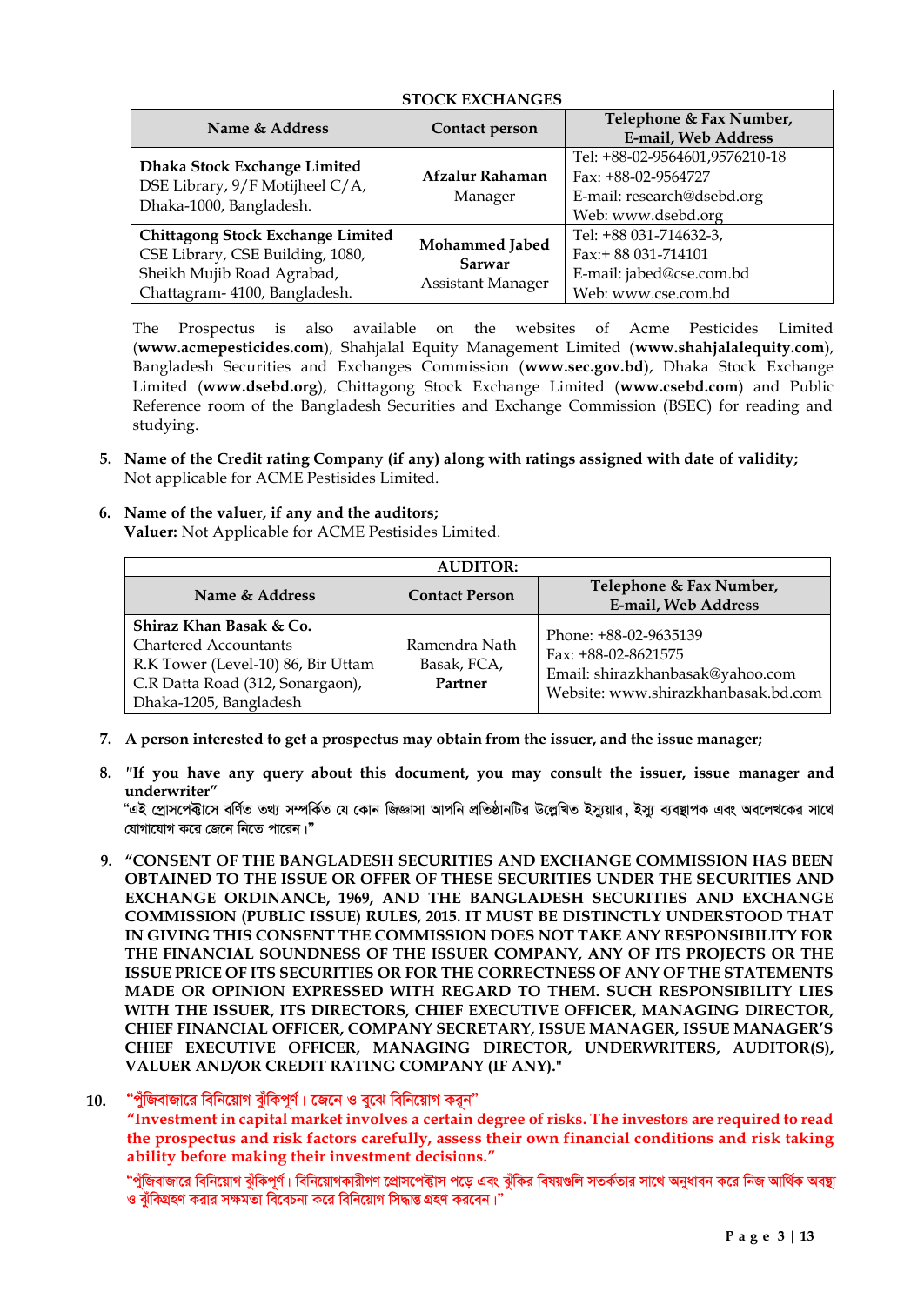#### **11. Summary of use of Proceeds of the offer;**

The Proceeds from IPO through issuance of 30,000,000 nos. of Ordinary Shares at an Issue Price of Tk. 10.00 each totaling **Tk. 300,000,000.00** will be used as projected below:

| <b>S1.</b> | Particulars                             | Amount      | <b>Implementation Schedule of IPO</b> |
|------------|-----------------------------------------|-------------|---------------------------------------|
|            | N <sub>o</sub>                          |             | Proceeds                              |
| 1.         | Factory Building and other construction | 101,499,000 |                                       |
| 2.         | Electrical installation                 | 20,000,000  | Within 24 months after receiving      |
| 3.         | Acquisition of new plant & machinery    | 105,000,000 | IPO fund                              |
| 4.         | Bank loan repayment (NFL)               | 55,000,000  |                                       |
| 5.         | <b>IPO</b> Expense                      | 18,501,000  | At or When required                   |
|            | <b>Total</b>                            | 300,000,000 |                                       |

#### **12. Corporate directory of the ACME Pesticides Limited;**

| Particulars                                                | Descriptions                                                               |
|------------------------------------------------------------|----------------------------------------------------------------------------|
| Name of the Issuer                                         | <b>ACME PESTICIDES LIMITED</b>                                             |
| Date of Incorporation                                      | April 13, 2009                                                             |
| Date of Commencement of                                    | March 7, 2010                                                              |
| <b>Commercial Operation</b>                                |                                                                            |
| <b>Incorporation Number</b>                                | $C-76214/09$                                                               |
| Private/ Public Limited                                    | Incorporated as a Private Limited Company and subsequently, it             |
| Company                                                    | was converted to Public Limited Company as on Nov. 28, 2019                |
| <b>Conversion date of Private to</b>                       | November 28, 2019                                                          |
| <b>Public Limited Company</b>                              |                                                                            |
| Logo of the Issuer                                         |                                                                            |
| <b>Addresses of Registered Office</b><br>& Factory Address | Doyarampur, Tarakanda, Fulpur, Mymensingh, Bangladesh                      |
| <b>Address of Liason Office</b>                            | 24/1-2, Shyamoli Hall Building, 2 <sup>nd</sup> Floor West Side, Shyamoli, |
|                                                            | Mohammadpur, Dhaka, Bangladesh                                             |
| <b>Telephone Number</b>                                    | +880-2-48118123                                                            |
| <b>Fax Number</b>                                          | +880-2-48118124                                                            |
| <b>Contact Person</b>                                      | Md. Reza-Ur-Rahman Sinha, Managing Director                                |
| <b>Email Address</b>                                       | info@acmepesticides.com                                                    |
| Web-site                                                   | https://acmepesticides.com                                                 |

#### **13. Location of the Project;**

| Dhaka Liaison Office                           | 24/1-2, Shyamoli Hall Building, 2 <sup>nd</sup> Floor West Side,<br>  Shyamoli, Mohammadpur, Dhaka, Bangladesh |
|------------------------------------------------|----------------------------------------------------------------------------------------------------------------|
| <b>Registered office &amp; Factory Address</b> | Doyarampur, Tarakanda, Fulpur, Mymensingh, Bangladesh                                                          |

#### **14. Principal Products or services of the Issuer; Principal Product/ Services:**

ACME Pesticides Limited is committed to providing customers with a broad range of quality products from its business operations. It has diversified its business in different sectors such as the consumers' brands division, and agribusiness division. APL's principal and services are as follows:

#### **Agro-product (Fertilizer and Seed):**

APL's Agribusiness is the largest integrator in agricultural sector of Bangladesh. APL Agribusiness deals with crop protections, seeds and fertilizer. Under Agribusiness, the following business units are currently operating:

#### **Fertilizer**:

ACME Pesticides Limited (APL) is one of the largest fertilizers and seed manufacturers in Bangladesh. ACME Pesticides Limited (APL) is proud to be one of the private limited company in Bangladesh to own a fertilizer and seed company. This unit is dealing mainly with micro continent and foliar fertilizer with a focus in basic fertilizer. It launched micronutrient fertilizers like Zinc Sulphate, Magnesium Sulphate, Ammonium Sulphate, Boron, Sulphur 90% and Sulphate of Potash. They are being imported from China and other countries and locally.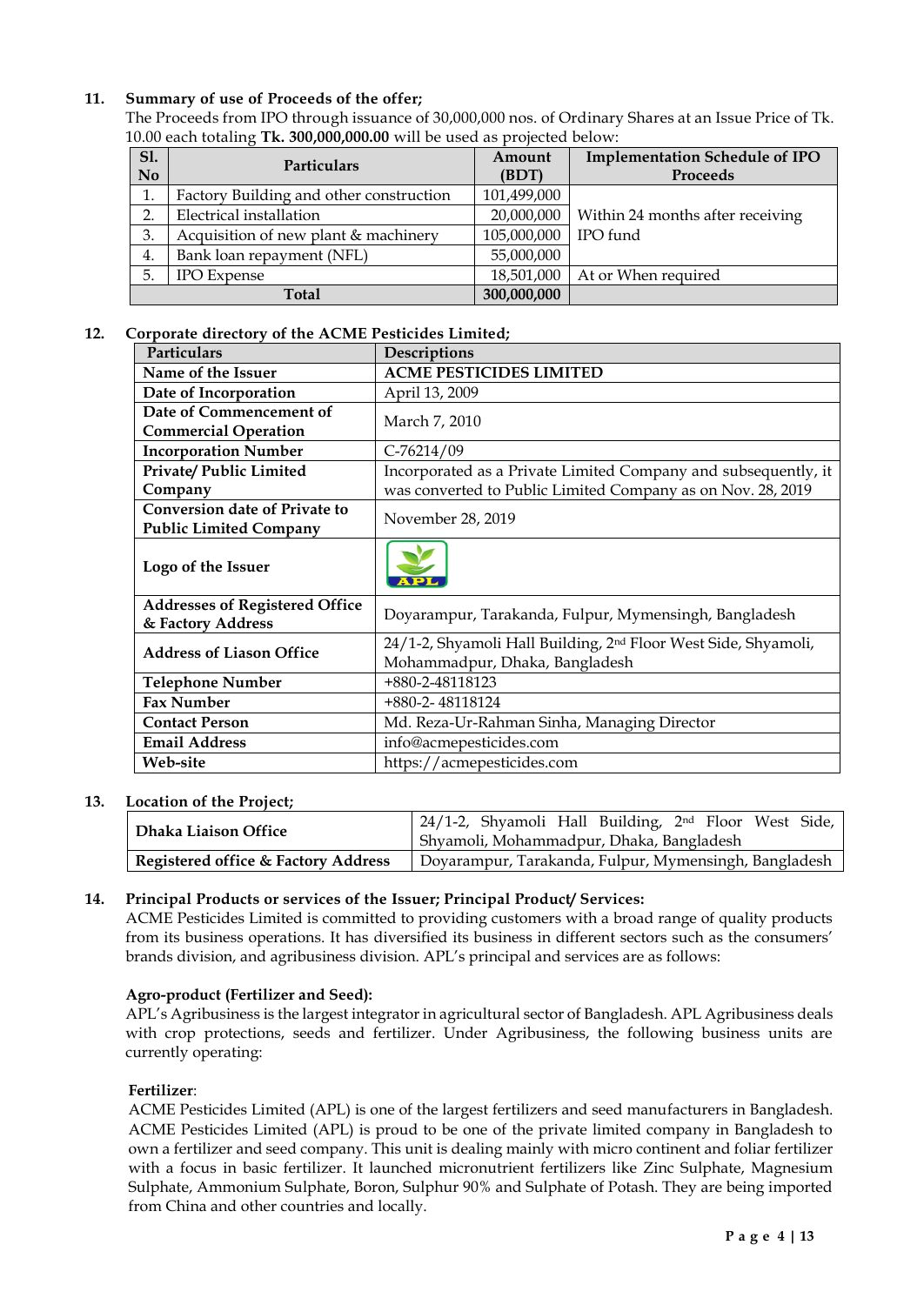#### **Seeds:**

Seeds division is dealing with hybrid rice, vegetable and maize seeds. APL strives to provide farmers with high quality seeds at very affordable prices. Bangladesh's population is increasing; there is a need to boost its food production and make the country self-sufficient and secure in food supply.

#### **Crop Care & Public Health:**

Crop care & Public health is dealing with all type of crop protection items. It is providing a complete range of cost-effective products which can provide appropriate solutions for the farmers through insecticides, herbicides, and fungicides etc.

#### **Consumer Brands:**

This business segment has three major categories of product range- home care, air care and hygiene care. APL Coils enjoys very predominant position and striving to become absolute leader in the market place. APL has also very attractive product in Air Care category. APL has another very strong range of products in its Hygiene Product category. Products like Family Protection Soap, Toilet Cleaner, and Floor Cleaner are also under this category.

#### **Product List**

The product range manufactured at APL include Crop Protection Chemicals like Insecticides, herbicides and fungicides in granular, powder and liquid, mosquito pesticides in the forms of aerosols, vaporizers and coils house hold chemicals like toilet cleaners and hand wash. The main activities of the company are to manufacture crop protection chemicals like insecticides, herbicides, fungicide in granular, powder and liquid, mosquito pesticides in the forms of aerosols vaporizers and coils household chemicals like toilet cleaners, floor cleaners, dish wash bar & liquid cleaner and hand wash. The Company is serving farmers with a complete range of crop protection solutions. APL manufactures majority of the products of Agro Chemical Division. The factory is equipped with the state-of-the-art facilities for product formulations and process innovation. The Principal Products of APL are as follows:

| Group      | <b>Brand Name</b>                                                                | <b>Technical Name</b>               |
|------------|----------------------------------------------------------------------------------|-------------------------------------|
|            | Aungkur Magnesium 9.5%                                                           | Magnesium Sulphate                  |
|            | Aungkur Hepta Zinc 21%                                                           | Zinc Sulphate 21% Heptahydrate      |
|            | Aungkur Mono Zinc 36% Zinc Sulphate 36%                                          | Zinc Sulphate 36% Monohydrate       |
|            | Monohydrate Aungkur                                                              |                                     |
|            | Aungkur Boron 17%                                                                | Boric Acid (Boron 17%)              |
|            | Aungkur Solubor 20%                                                              | DOT (Boron 20%)                     |
| Fertilizer | Gypsum                                                                           | Gypsum                              |
|            | Aungkur Chelated Zinc 10%                                                        | Chelated Zinc10% EDTA               |
|            | Aungkur PGR 4CPA                                                                 | 4-Chlorophenixy Acidic Acid (4-CPA) |
|            | Aungkur PGR Gold 4CPA                                                            | 4-Chlorophenixy Acidic Acid (4-CPA) |
|            | Sulphur 80 Wp                                                                    | Sulphur 80%                         |
|            | Chamok GA3                                                                       | Gibrelic Acid (GA3)                 |
|            | Aungkur Shikor Bordhok/ NAA                                                      | Napthil Acidic Acid                 |
| Fish       | Aungkur Oxygen                                                                   | Aungkur Oxygen                      |
| Product    | Zeolite                                                                          | Zeolite                             |
| Seed       | <b>Rice Seed</b>                                                                 | <b>Rice Seed</b>                    |
|            | King Mosquito Coil, Premium Mosquito Coil, Super Mosquito Coil, Power Mosquito   |                                     |
| Consumer   | Coil, Easy Clean Toilet Cleaner, Easy Wash Detergent Powder, Sun Power Detergent |                                     |
| Products   | Powder, White Excel Detergent Powder, Pori Ball Soap, Power-X Vixol, Queen Dish  |                                     |
|            | wash Liquid, Queen Dish wash Bar, Queen Laundry Soap, Beauty Soap                |                                     |

#### **15. Name of associates, subsidiary/ related and holding of Issuer Company ;**

ACME Pesticides Limited does not have any Associate, Subsidiary/Related and Holding Company.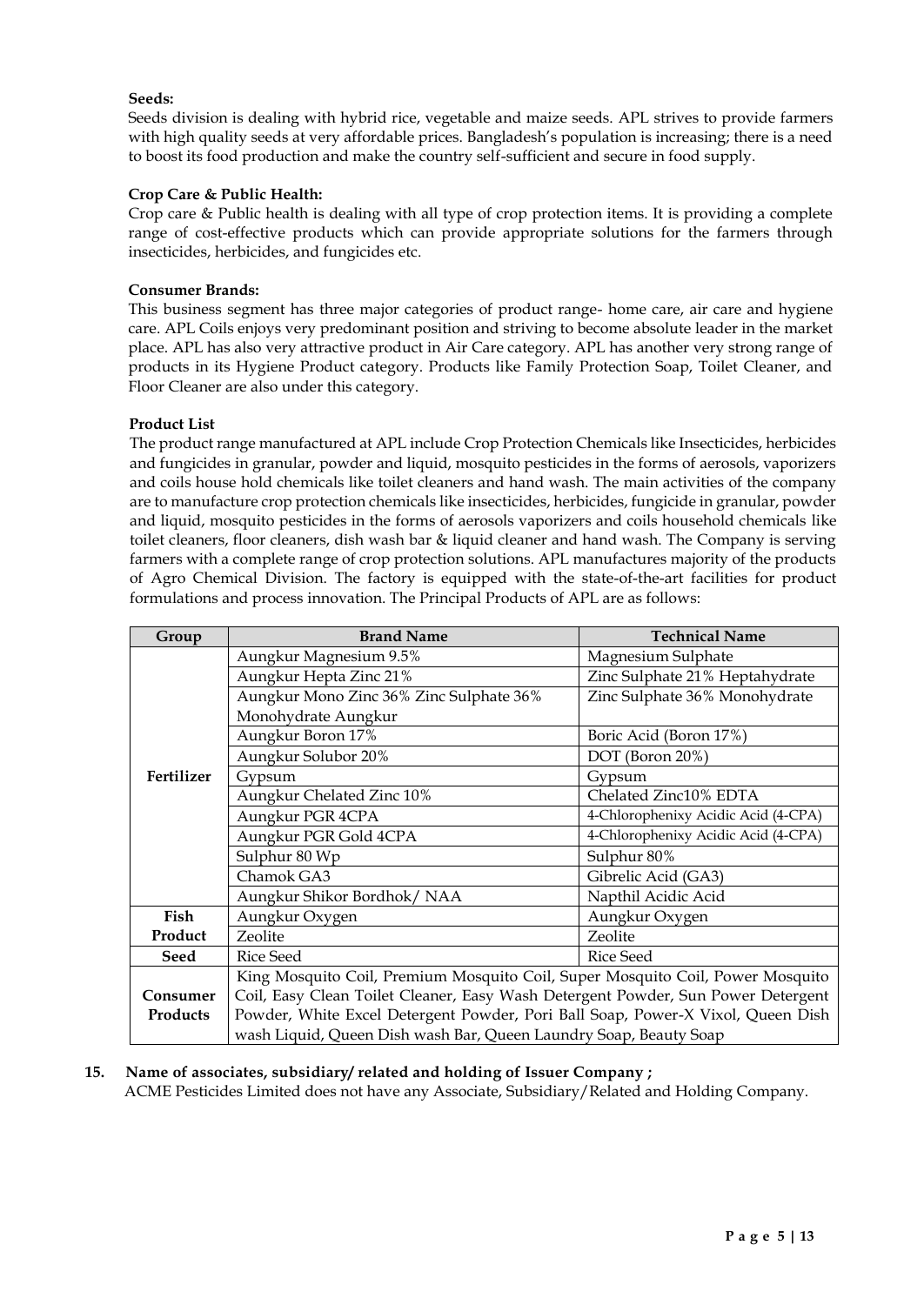#### **16. Name, address and short description of each of the Directors; SHANTA SINHA, CHAIRMAN**

Mrs. Shanta Sinha, Chairman of ACME Pesticides Ltd. was born in 1977, in a respectable Muslim family. She is a daughter of Farid Ahmed and Mrs. Fatema Zinat and wife of Mr. Reza-Ur-Rahman Sinha. After completion of M.A she joined the company. She has vast experience in agriculture development industries. She oversees the leadership team of APL, has been passionately driving continuous organizational growth and improvement with her dynamic leadership, sound strategic insights and outstanding people management skills. Blessed with the ability to look into the minutest details, Mrs. Shanta Sinha has set challenging cross-functional aspirations for the company. She is instrumental in making strategic decisions for the company, leads many of the functions including International Business and has been responsible in the execution of several projects of the group.

#### **REZA-UR-RAHMAN SINHA, MANAGING DIRECTOR**

Mr. Reza-Ur-Rahman Sinha, the Managing Director of ACME Pesticides Limited, is one of the most eminent business personalities in Bangladesh. He has maintained a high profile and has provided leadership to business community in different capacities. He is the son of Mr. Nasir-Ur-Rahman Sinha and Mrs. Parveen Akhter Sinha and his wife's name is Mrs. Shanta Sinha. After completion of MBA he started business as a Sponsor of the company. With experience gathered while working with ACME Laboratories Limited as Director for over 20 years, Mr. Sinha has continued to maintain the multinational culture and management style in APL, with special emphasis on quality, productivity and customer services. His leadership ability paved way for enhancement of exports to various unchartered countries. Mr. Reza-Ur-Rahman Sinha was exposed to lots of international training program. He gathers tremendous experiences in pesticide sector.

#### **AHASAN HABIB SINHA, DIRECTOR**

Ahsan Habib Sinha, Director of ACME Pesticides Ltd was born in 1987, in a respectable Muslim family. He is a son of Sanowar Habib Sinha and Minu Sinha. He completed MBA and concentrated on the agricultural sector. He joined ACME Pesticides Ltd. as a Director. He traveled to many countries in the world for a business tour.

#### **K M HELUAR, DIRECTOR**

K M Heluar, Director of ACME Pesticides Ltd. was born in 1961, in a respectable Muslim family. He is a son of Hamid Khan and Latifa Khanam. He completed post graduate degree from Jugannath University. After completion of his graduation, he started his career in business. He joined as director of ACME Pesticides Limited and gather vast experience in this field. He has traveled many countries for business purposes and attended various business meetings and Industrial fair.

#### **PROF. M SHAHJAHAN MINA, INDEPENDENT DIRECTOR**

Prof. M Shahjahan Mina, Independent Director of ACME Pesticides Ltd. was born in 1952, in a respectable Muslim family. He is the son of Late M Kanchan Mina and Late Halima Begum. He completed his M. Com from the University of Dhaka, in Finance obtaining First Class 1st position and MBA in Indiana University of Pennsylvania, USA. He was the Chairman of the Department of Finance and Banking, University of Dhaka. He is a Director of Bank Asia Securities Ltd and an independent Director of Bangladesh Shipping Corporation. He is a Member of the Credit Rating Committee of WASO Credit Rating Company Ltd.

#### **17. Comparative Financial Statements and NAV, EPS and Financial Ratios for the Last Five years or from Commercial Operation, which is shorter; A) Statement of Financial Position:**

| Particulars     | <b>Amount in Taka</b> |               |               |                             |               |               |  |  |  |  |  |  |  |
|-----------------|-----------------------|---------------|---------------|-----------------------------|---------------|---------------|--|--|--|--|--|--|--|
|                 | 30 Sept, 2020         | 30 June, 2020 |               | 30 June, 2019 30 June, 2018 | 30 June, 2017 | 30 June, 2016 |  |  |  |  |  |  |  |
| <b>Assets</b>   |                       |               |               |                             |               |               |  |  |  |  |  |  |  |
| Non-Current     | 1,431,155,946         | 1,401,722,057 | 1,084,470,403 | 946,280,227                 | 830,818,996   | 687,741,385   |  |  |  |  |  |  |  |
| <b>Assets</b>   |                       |               |               |                             |               |               |  |  |  |  |  |  |  |
| Freehold        |                       |               |               |                             |               |               |  |  |  |  |  |  |  |
| Property, Plant | 1,199,456,366         | 1,211,451,842 | 992,850,670   | 855,513,879                 | 698,432,160   | 573,479,544   |  |  |  |  |  |  |  |
| and Equipment   |                       |               |               |                             |               |               |  |  |  |  |  |  |  |
| Leasehold       |                       |               |               |                             |               |               |  |  |  |  |  |  |  |
| Property, Plant | 94,140,339            | 96,554,194    | 86,171,326    | 74,449,622                  | 80,486,078    | 84,722,187    |  |  |  |  |  |  |  |
| and Equipment   |                       |               |               |                             |               |               |  |  |  |  |  |  |  |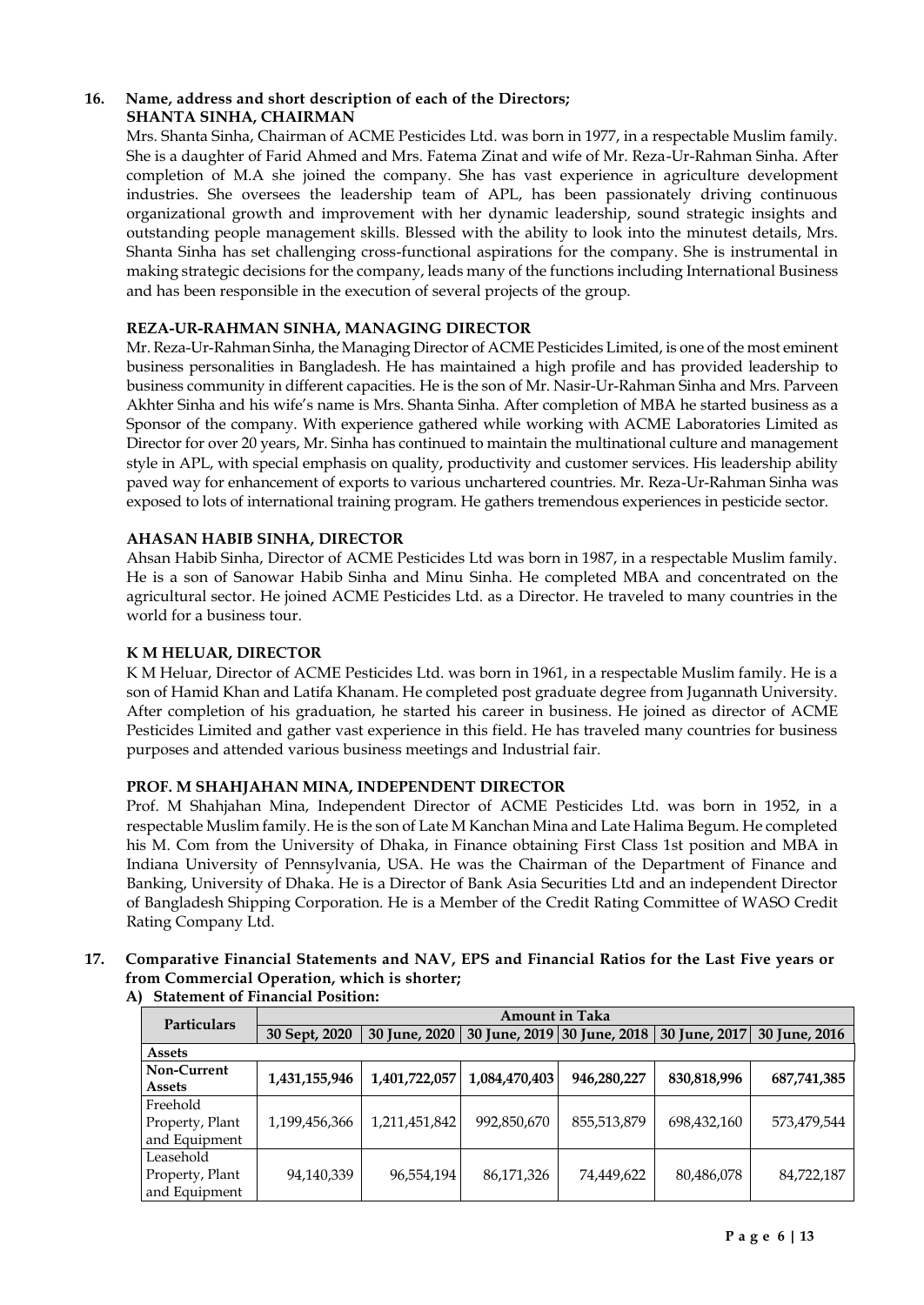|                                                                |               | <b>Amount in Taka</b> |                             |               |               |               |  |  |  |  |  |
|----------------------------------------------------------------|---------------|-----------------------|-----------------------------|---------------|---------------|---------------|--|--|--|--|--|
| Particulars                                                    | 30 Sept, 2020 | 30 June, 2020         | 30 June, 2019               | 30 June, 2018 | 30 June, 2017 | 30 June, 2016 |  |  |  |  |  |
| <b>Intangible Assets</b>                                       | 817,521       | 862,521               |                             |               |               |               |  |  |  |  |  |
| Capital Work-in-<br>Process                                    | 136,741,720   | 92,853,501            | 5,448,407                   | 16,316,726    | 51,900,758    | 29,539,654    |  |  |  |  |  |
| <b>Current Assets</b>                                          | 694,223,172   | 655,620,168           | 563,809,334                 | 503,010,260   | 463,558,376   | 448,864,421   |  |  |  |  |  |
| Inventories                                                    | 356,652,648   | 347,833,198           | 321,778,107                 | 331, 361, 482 | 314,703,905   | 284,931,975   |  |  |  |  |  |
| Trade and other<br>Receivables                                 | 241,092,127   | 219,896,421           | 174,594,804                 | 161,771,317   | 140,656,602   | 156,505,585   |  |  |  |  |  |
| Advances,<br>Deposits &<br>Prepayments                         | 37,861,314    | 33,504,698            | 28,748,053                  | 8,781,869     | 6,969,317     | 6,469,992     |  |  |  |  |  |
| Cash and Cash<br>Equivalents                                   | 58,617,083    | 54,385,851            | 38,688,370                  | 1,095,592     | 1,228,551     | 956,869       |  |  |  |  |  |
| <b>Total Assets</b>                                            | 2,125,379,118 | 2,057,342,225         | 1,648,279,737               | 1,449,290,487 | 1,294,377,372 | 1,136,605,806 |  |  |  |  |  |
| Shareholder's Equity and Liabilities                           |               |                       |                             |               |               |               |  |  |  |  |  |
| Shareholder's<br>Equity                                        | 1,767,803,722 | 1,717,802,959         | 822,744,007                 | 585,606,411   | 474,869,669   | 368,815,293   |  |  |  |  |  |
| Share Capital                                                  | 1,050,000,000 | 1,050,000,000         | 99,670,000                  | 30,000,000    | 30,000,000    | 30,000,000    |  |  |  |  |  |
| Retained<br>Earnings                                           | 717,803,722   | 667,802,959           | 723,074,007                 | 555,606,411   | 444,869,669   | 338,815,293   |  |  |  |  |  |
| Non-Current<br>Liabilities                                     | 235,119,912   | 231,547,758           | 739,813,049                 | 676,853,793   | 689,376,916   | 662,704,194   |  |  |  |  |  |
| <b>Share Money</b><br>Deposit                                  |               |                       | 519,832,884                 | 473,902,884   | 473,902,884   | 473,902,884   |  |  |  |  |  |
| Long Term Loan<br>(Non-Current<br>Portion)                     | 50,658,190    | 50,834,072            | 46,580,967                  | 21,665,467    | 34,546,577    | 45,086,740    |  |  |  |  |  |
| Lease Liability<br>(Non-Current<br>Portion)                    | 121,889,963   | 117,924,478           | 115,454,672                 | 125,958,924   | 135,554,074   | 107,325,322   |  |  |  |  |  |
| Deferred Tax<br>Liability                                      | 62,571,759    | 62,789,208            | 57,944,526                  | 55,326,518    | 45,373,382    | 36,389,248    |  |  |  |  |  |
| Current<br>Liabilities                                         | 122,455,484   | 107,991,509           | 85,722,682                  | 186,830,283   | 130,130,787   | 105,086,319   |  |  |  |  |  |
| Short Term Loan                                                |               |                       |                             | 64,486,175    | 47,147,314    | 22,773,485    |  |  |  |  |  |
| Liabilities for<br>Expenses                                    | 13,001,962    | 12,615,029            | 12,586,305                  | 11,888,736    | 10,820,321    | 9,803,882     |  |  |  |  |  |
| Liabilities for<br>Current Tax                                 | 35,814,651    | 26,916,604            | 19,981,383                  | 12,404,088    | 2,825,289     | 2,532,102     |  |  |  |  |  |
| Liability for<br><b>WPPF</b>                                   | 14,258,580    | 11,324,512            |                             |               |               |               |  |  |  |  |  |
| Long Term Loan<br>(Current Portion)                            | 9,282,160     | 7,758,645             | 8,644,914                   | 43,196,193    | 33,229,128    | 19,772,544    |  |  |  |  |  |
| Lease Liability<br>(Current Portion)                           | 32,635,439    | 31,519,343            | 24,653,317                  | 15,484,980    | 1,315,880     | 17,927,016    |  |  |  |  |  |
| Trade and other<br>Payables                                    | 17,462,692    | 17,857,376            | 19,856,763                  | 39,370,111    | 34,792,854    | 32,277,290    |  |  |  |  |  |
| <b>Total Share</b><br><b>Holders Equity</b><br>and Liabilities | 2,125,379,118 | 2,057,342,225         | 1,648,279,737 1,449,290,487 |               | 1,294,377,372 | 1,136,605,806 |  |  |  |  |  |
| Net Asset Value<br>(NAV) per Share                             | 16.84         | 16.36                 | 82.55                       | 195.20        | 158.29        | 122.94        |  |  |  |  |  |

### **B. Statement Profit or Loss & Other Comprehensive Income (5 year)**

| Particulars                  | <b>Amount in Taka</b> |                                        |                 |                 |                 |                             |  |  |  |  |  |  |  |
|------------------------------|-----------------------|----------------------------------------|-----------------|-----------------|-----------------|-----------------------------|--|--|--|--|--|--|--|
|                              | 30 Sept, 2020         | 30 June, 2020                          | 30 June, 2019   | 30 June, 2018   |                 | 30 June, 2017 30 June, 2016 |  |  |  |  |  |  |  |
| Revenue                      | 397,640,384           | 1,538,642,580                          | 1,312,734,585   | 1,186,602,824   | 1,056,257,685   | 942,925,405                 |  |  |  |  |  |  |  |
| Less: Cost of<br>Goods Sold  |                       | $(289, 647, 317)$ $(1, 118, 680, 982)$ | (955, 531, 318) | (864, 973, 685) | (762,506,849)   | (678, 018, 399)             |  |  |  |  |  |  |  |
| <b>Gross Profit</b>          | 107,993,067           | 419,961,598                            | 357,203,267     | 321,629,139     | 293,750,836     | 264,907,006                 |  |  |  |  |  |  |  |
| Operating<br><b>Expenses</b> | (40,002,708)          | (156, 626, 743)                        | (149, 350, 867) | (164, 806, 134) | (146, 670, 379) | (128, 544, 947)             |  |  |  |  |  |  |  |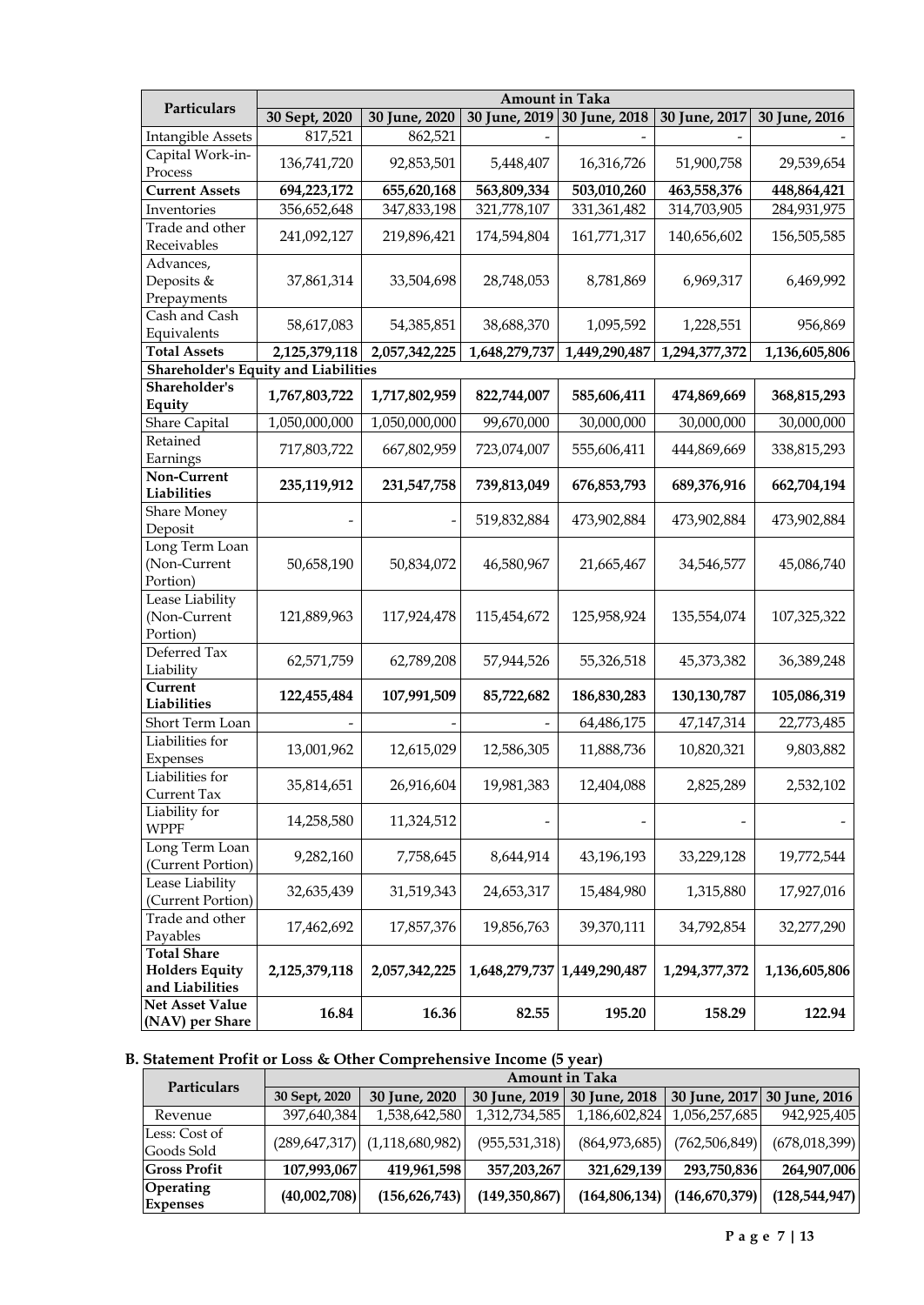| Particulars                                         | <b>Amount in Taka</b> |                |                 |                 |                 |                 |  |
|-----------------------------------------------------|-----------------------|----------------|-----------------|-----------------|-----------------|-----------------|--|
|                                                     | 30 Sept, 2020         | 30 June, 2020  | 30 June, 2019   | 30 June, 2018   | 30 June, 2017   | 30 June, 2016   |  |
| Administrative<br>Expenses                          | (8, 286, 584)         | (31,618,066)   | (30, 199, 067)  | (30, 372, 796)  | (26, 187, 330)  | (23,897,504)    |  |
| Selling &<br>Distribution<br>Expense                | (31,716,124)          | (125,008,677)  | (119, 151, 800) | (134, 433, 338) | (120, 483, 049) | (104, 647, 443) |  |
| <b>Profit from</b><br>Operation                     | 67,990,359            | 263,334,855    | 207,852,400     | 156,823,005     | 147,080,457     | 136,362,059     |  |
| Other Income                                        | 58,763                | 390,124        | 471,530         | 168,458         | 155,680         | 145,850         |  |
| <b>Financial Expenses</b>                           | (6,433,693)           | (25,910,229)   | (18, 377, 410)  | (15, 974, 124)  | (22, 504, 879)  | (26, 466, 250)  |  |
| <b>Profit before</b><br>Income Tax &<br><b>WPPF</b> | 61,615,429            | 237,814,750    | 189,946,520     | 141,017,339     | 124,731,258     | 110,041,659     |  |
| <b>WPPF</b> Expenses                                | (2,934,068)           | (11, 324, 512) |                 |                 |                 |                 |  |
| <b>Profit Before</b><br><b>Income Tax</b>           | 58,681,361            | 226,490,238    | 189,946,520     | 141,017,339     | 124,731,258     | 110,041,659     |  |
| <b>Income Tax</b><br><b>Expenses</b>                | (8,680,598)           | (31,761,286)   | (22, 478, 925)  | (30, 280, 597)  | (18,676,882)    | (26, 976, 565)  |  |
| Current Tax                                         | (8,898,047)           | (26,916,604)   | (19,860,917)    | (20,327,461)    | (9,692,748)     | (2,532,102)     |  |
| Deferred Tax                                        | (217, 449)            | (4,844,682)    | (2,618,008)     | (9,953,136)     | (8,984,133)     | (24, 444, 464)  |  |
| <b>Net Profit after</b><br>tax                      | 50,000,763            | 194,728,952    | 167,467,595     | 110,736,742     | 106,054,376     | 83,065,094      |  |
| Other<br>Comprehensive<br>Income/ (Loss)            |                       |                |                 |                 |                 |                 |  |
| <b>Total</b><br>Comprehensive<br>Income             | 50,000,763            | 194,728,952    | 167,467,595     | 110,736,742     | 106,054,376     | 83,065,094      |  |
| Earnings Per<br><b>Share (EPS) Basic</b>            | 0.48                  | 2.00           | 2.13            | 1.47            | 1.41            | 1.10            |  |
| <b>Earnings Per</b><br>Share (EPS)<br>Diluted*      | 0.48                  | 1.85           | 1.59            | 1.05            | 1.01            | 0.79            |  |

### **C. Statement of Cash Flows (5 Years)**

| Particulars                                                   | Amount in taka  |                 |                 |                 |                 |                 |  |  |  |  |  |  |
|---------------------------------------------------------------|-----------------|-----------------|-----------------|-----------------|-----------------|-----------------|--|--|--|--|--|--|
|                                                               | 30-Sept-20      | 30-Jun-20       | 30-Jun-19       | 30-Jun-18       | 30-Jun-17       | 30-Jun-16       |  |  |  |  |  |  |
| <b>Cash Flows from Operating Activities</b><br>A.             |                 |                 |                 |                 |                 |                 |  |  |  |  |  |  |
| Received from<br>Customers                                    | 376,444,678     | 1,553,150,035   | 1,299,911,098   | 1,165,488,109   | 1,072,106,668   | 937,698,035     |  |  |  |  |  |  |
| Paid to Suppliers                                             | (264, 254, 680) | (1,058,614,938) | (861, 885, 537) | (769, 351, 791) | (700, 685, 404) | (640, 431, 709) |  |  |  |  |  |  |
| Paid to Employees                                             | (34,686,550)    | (129, 176, 044) | (126,095,396)   | (126, 775, 387) | (114, 686, 380) | (103,002,538)   |  |  |  |  |  |  |
| Paid to Others                                                | (23, 643, 126)  | (95, 819, 762)  | (87, 215, 250)  | (109, 520, 188) | (96, 290, 921)  | (82, 926, 469)  |  |  |  |  |  |  |
| <b>Cash Generated from</b><br>Operation                       | 53,860,322      | 269,539,291     | 224,714,914     | 159,840,743     | 160,443,964     | 111,337,319     |  |  |  |  |  |  |
| Received from Others<br>Income                                | 58,763          | 390,124         | 471,530         | 168,458         | 155,680         | 145,850         |  |  |  |  |  |  |
| Income Tax Paid                                               | 5,795,155       | (24, 527, 849)  | (21, 739, 491)  | (11, 747, 207)  | (9,691,601)     | (2,541,156)     |  |  |  |  |  |  |
| Net Cash Generated<br>from Operating<br><b>Activities</b>     | 48,123,930      | 221,403,688     | 203,446,953     | 148,261,994     | 150,908,043     | 108,942,013     |  |  |  |  |  |  |
| <b>B.</b><br><b>Cash Flows from Investing Activities</b>      |                 |                 |                 |                 |                 |                 |  |  |  |  |  |  |
| Acquisition of Freehold<br>Property, Plant and<br>Equipment   |                 | (31, 433, 308)  | (1,771,887)     | (24, 229, 131)  | (26, 197, 975)  | (22,704,193)    |  |  |  |  |  |  |
| Acquisition of lease<br>hold Property, Plant<br>and Equipment |                 | (20,000,000)    | (20,000,000)    |                 |                 |                 |  |  |  |  |  |  |
| Acquisition of<br><b>Intangible Assets</b>                    |                 | (9000,000)      |                 |                 |                 |                 |  |  |  |  |  |  |
| Capital Work in<br>Progress                                   | 43,888,219      | (320, 662, 454) | (165, 847, 009) | (127, 215, 024) | (140, 863, 731) | (83,828,378)    |  |  |  |  |  |  |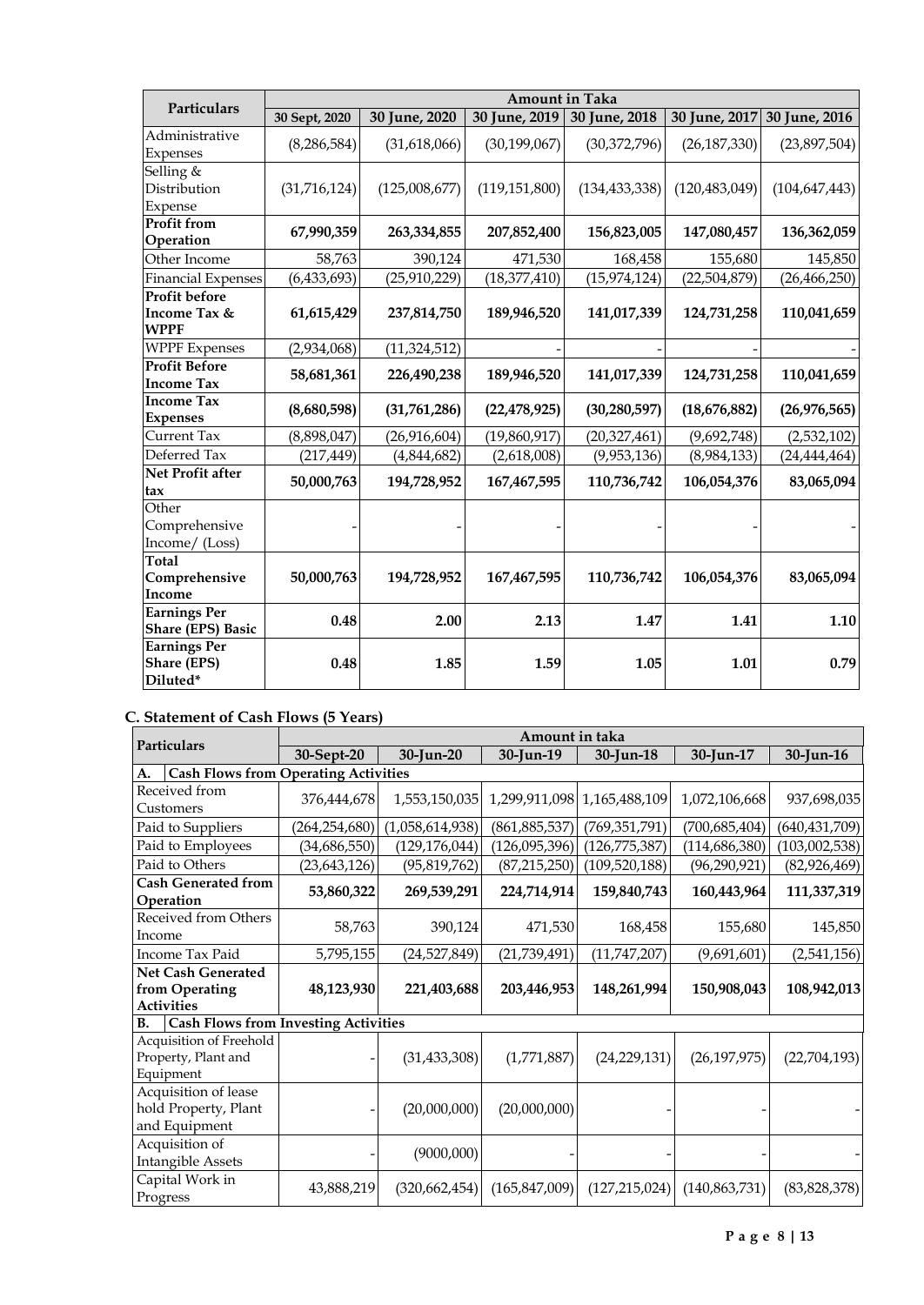|           | Particulars                                                                |            |                 | Amount in taka  |                 |                 |                 |
|-----------|----------------------------------------------------------------------------|------------|-----------------|-----------------|-----------------|-----------------|-----------------|
|           |                                                                            | 30-Sept-20 | 30-Jun-20       | 30-Jun-19       | $30$ -Jun-18    | 30-Jun-17       | 30-Jun-16       |
|           | Net Cash Used in<br><b>Investing Activities</b>                            | 43,888,219 | (372, 995, 762) | (187, 618, 896) | (151, 444, 155) | (167, 061, 706) | (106, 532, 571) |
| C.        | <b>Cash Flows from Financing Activities</b>                                |            |                 |                 |                 |                 |                 |
|           | Net Payment for<br><b>Financial Expenses</b>                               | 6,433,693  | (25,910,229)    | (18, 377, 410)  | (15, 949, 565)  | (22, 482, 521)  | (26, 446, 837)  |
|           | Received for Share<br>money Deposit                                        |            | 180,514,800     | 115,600,000     |                 |                 |                 |
|           | Refund of Share<br>money Deposit                                           |            | (17, 684)       |                 |                 |                 |                 |
|           | Net Received/<br>(Payment) in short<br>Term Loan                           |            |                 | (64, 486, 175)  | 17,338,861      | 24,373,829      | (16,429,050)    |
|           | Net Received/<br>(Payment) in Long<br>Term Loan                            | 1,347,633  | 3,366,836       | (9,635,779)     | (2,914,045)     | 2,916,421       | 34,274,150      |
|           | Net Received/<br>(Payment) in Lease<br>liability                           | 5,081,581  | 9,335,832       | (1,335,915)     | 4,573,950       | 11,617,616      | 6,268,982       |
|           | <b>Net Cash Provided</b><br>from Financing<br><b>Activities</b>            | (4, 479)   | 167,289,555     | 21,764,721      | 3,049,201       | 16,425,345      | (2,332,755)     |
|           | Net Increase/<br>(Decrease) Cash<br>D and Cash<br>Equivalents<br>$(A+B+C)$ | 4,231,232  | 15,697,481      | 37,592,778      | (132, 959)      | 271,682         | 76,686          |
| ${\bf E}$ | Opening Cash and<br>Cash Equivalents                                       | 54,385,851 | 38,688,370      | 1,095,592       | 1,228,551       | 956,869         | 880,183         |
|           | Closing Cash and<br>F Cash Equivalents<br>$(D+E)$                          | 58,617,083 | 54,385,851      | 38,688,370      | 1,095,592       | 1,228,551       | 956,869         |
|           | <b>Net Operating Cash</b><br><b>Flows Per Share</b><br>(NOCFPS)- Basic     | 0.46       | 2.28            | 2.59            | 1.97            | 2.00            | 1.45            |

*\*\* Diluted EPS are calculated with the Outstanding Share as on 30 September, 2020 i.e. 105,000,000 Shares***.**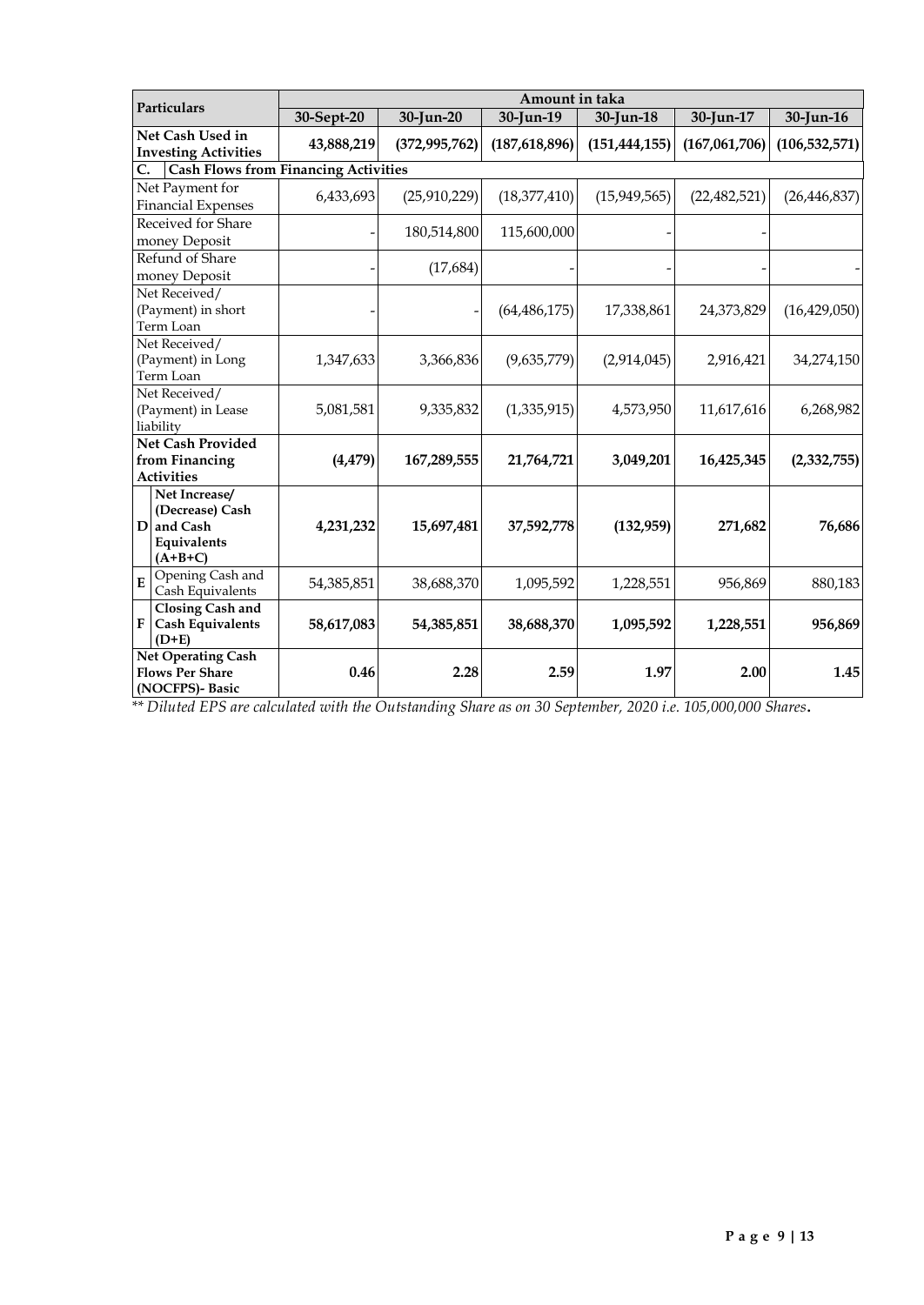|                |                               |                                       |                   |                        |               |           | ochcault of Katio Analysis |        | <b>Amount in Taka</b> |           |               |           |               |           |
|----------------|-------------------------------|---------------------------------------|-------------------|------------------------|---------------|-----------|----------------------------|--------|-----------------------|-----------|---------------|-----------|---------------|-----------|
|                |                               | Name of Ratio                         | 30 September 2020 |                        | 30 June 2020  |           | 30 June 2019               |        | 30 June 2018          |           | 30 June 2017  |           | 30 June 2016  |           |
|                |                               |                                       | Calculation       | Result                 | Calculation   | Result    | Calculation                | Result | Calculation           | Result    | Calculation   | Result    | Calculation   | Result    |
| $\mathbf{A}$   | <b>Liquidity Ratios</b>       |                                       |                   |                        |               |           |                            |        |                       |           |               |           |               |           |
|                | Current Ratio                 | <b>Current Assets</b>                 | 694,223,172       |                        | 655,620,168   |           | 563,809,334                |        | 503,010,260           |           | 463,558,376   |           | 448,864,421   |           |
| $\mathbf{1}$   | (Times)                       | Current Liability                     | 122,455,484       | 5.67                   | 107,991,509   | 6.07      | 85,722,682                 | 6.58   | 186,830,283           | 2.69      | 130,130,787   | 3.56      | 105,086,319   | 4.27      |
| $\overline{2}$ | <b>Ouick Ratio (Times)</b>    | Current Assets-Inventory-<br>Advance  | 299,709,210       | 2.45                   | 274, 282, 272 | 2.54      | 213, 283, 174              | 2.49   | 162,866,909           | 0.87      | 141,885,153   | 1.09      | 157,462,454   | 1.50      |
|                |                               | Current Liability                     | 122,455,484       |                        | 107,991,509   |           | 85,722,682                 |        | 186,830,283           |           | 130,130,787   |           | 105,086,319   |           |
| <b>B.</b>      | <b>Operating Ratios</b>       |                                       |                   |                        |               |           |                            |        |                       |           |               |           |               |           |
|                | <b>Accounts Receivable</b>    | <b>Sales</b>                          | 397,640,384       |                        | 1,538,642,580 |           | 1,312,734,585              |        | 1,186,602,824         |           | 1,056,257,685 |           | 942,925,405   |           |
| $\mathbf{1}$   | Turnover Ratio<br>(Times)     | <b>Average Receivables</b>            | 230,494,274       | 1.73                   | 197,245,613   | 7.80      | 168,183,061                | 7.81   | 151,213,960           | 7.85      | 148,581,094   | 7.11      | 153,891,900   | 6.13      |
| $\overline{2}$ | <b>Inventory Turnover</b>     | Cost of Sales                         | 289,647,317       | 0.82                   | 1,118,680,982 | 3.34      | 955,531,318                | 2.93   | 864,973,685           | 2.68      | 762,506,849   | 2.54      | 678,018,399   | 2.63      |
|                | Ratio (Times)                 | Average Inventory                     | 352,242,923       |                        | 334,805,652   |           | 326,569,794                |        | 323,032,694           |           | 299.817.940   |           | 257,900,482   |           |
| $\overline{3}$ | Assets Turnover               | <b>Sales</b>                          | 397,640,384       | 0.19                   | 1,538,642,580 | 0.83      | 1,312,734,585              | 0.85   | 1,186,602,824         | 0.86      | 1,056,257,685 | 0.87      | 942,925,405   | 0.89      |
|                | Ratio (Times)                 | <b>Average Total Assets</b>           | 2,091,360,672     |                        | 1,852,810,981 |           | 1,548,785,112              |        | 1,371,833,930         |           | 1,215,491,589 |           | 1,063,119,177 |           |
| $\mathsf{C}$   | <b>Profitability Ratios</b>   |                                       |                   |                        |               |           |                            |        |                       |           |               |           |               |           |
| $\mathbf{1}$   | Gross Margin Ratio            | Gross Profit                          | 107,993,067       | 27.16%                 | 419,961,598   | 27.29%    | 357,203,267                | 27.21% | 321,629,139           | 27.11%    | 293,750,836   | 27.81%    | 264,907,006   | 28.09%    |
|                | (%)                           | <b>Sales</b>                          | 397,640,384       |                        | 1,538,642,580 |           | 1,312,734,585              |        | 1.186.602.824         |           | 1,056,257,685 |           | 942,925,405   |           |
| $\sqrt{2}$     | Operating Income              | <b>Operating Profit</b>               | 67,990,359        | 17.10%                 | 263,334,855   | 17.11%    | 207,852,400                | 15.83% | 156,823,005           |           | 147,080,457   | 13.92%    | 136,362,059   | 14.46%    |
|                | Ratio (%)                     | <b>Sales</b>                          | 397,640,384       |                        | 1,538,642,580 |           | 1,312,734,585              |        | 1,186,602,824         | 13.22%    | 1,056,257,685 |           | 942,925,405   |           |
| $\overline{3}$ |                               | Profit After Tax                      | 50,000,763        |                        | 194,728,952   | $12.66\%$ | 167,467,595                |        | 110,736,742           |           | 106,054,376   |           | 83,065,094    |           |
|                | Net Income Ratio (%)          | <b>Sales</b>                          | 397,640,384       | 12.57%                 | 1,538,642,580 |           | 1,312,734,585              | 12.76% | 1,186,602,824         | 9.33%     | 1,056,257,685 | 10.04%    | 942,925,405   | $8.81\%$  |
|                | Return on Assets              | Profit After Tax                      | 50,000,763        |                        | 194,728,952   |           | 167,467,595                |        | 110,736,742           |           | 106,054,376   |           | 83,065,094    |           |
| $\overline{4}$ | Ratio $(\%)$                  | <b>Average Total Assets</b>           | 2,091,360,672     | 2.39%                  | 1,852,810,981 | 10.51%    | 1,548,785,112              | 10.81% | 1,371,833,930         | $8.07\%$  | 1,215,491,589 | 8.73%     | 1,063,119,177 | 7.81%     |
|                |                               | Profit After Tax                      | 50,000,763        |                        | 194,728,952   |           | 167,467,595                |        | 110,736,742           |           | 106,054,376   |           | 83,065,094    |           |
| $\overline{5}$ | Return on Equity<br>Ratio (%) | Average Shareholders'<br>Equity       | 1,742,803,340     | 2.87%                  | 1,270,273,483 | 15.33%    | 704,175,209                | 23.78% | 530,238,040           | 20.88%    | 421,842,481   | 25.14%    | 327,282,746   | 25.38%    |
|                | Earnings Per Share            | Profit After Tax                      | 50,000,763        |                        | 194,728,952   |           | 167,467,595                |        | 110,736,742           |           | 106,054,376   |           | 83,065,094    |           |
| 6              | (EPS)- Basic                  | Weighted Average Number<br>of Shares  | 105,000,000       | 0.48                   | 105,000,000   | 1.85      | 105,000,000                | 1.59   | 105,000,000           | 1.05      | 105,000,000   | 1.01      | 105,000,000   | 0.79      |
| $\overline{7}$ | EBITDA Margin (%)             | <b>EBITDA</b>                         | 79,569,385        | $\boldsymbol{20.01\%}$ | 308,144,575   | 20.03%    | 257,752,650                | 19.63% | 192,974,387           | $16.26\%$ | 171,220,232   | $16.21\%$ | 156,070,607   | $16.55\%$ |
|                |                               | Net Sales                             | 397,640,384       |                        | 1,538,642,580 |           | 1,312,734,585              |        | 1,186,602,824         |           | 1,056,257,685 |           | 942,925,405   |           |
| D              | <b>Solvency Ratios:</b>       |                                       |                   |                        |               |           |                            |        |                       |           |               |           |               |           |
| $\mathbf{1}$   | Debt to total Asset           | <b>Total Debt</b>                     | 214,465,752       | 0.10                   | 208,036,538   | 0.10      | 195,333,870                | 0.12   | 270,791,739           | 0.19      | 251,792,973   | 0.19      | 212,885,107   | 0.19      |
|                | Ratio                         | <b>Total Assets</b>                   | 2,125,379,118     |                        | 2,057,342,225 |           | 1,648,279,737              |        | 1,449,290,487         |           | 1,294,377,372 |           | 1,136,605,806 |           |
| $\sqrt{2}$     | Debt to Equity Ratio          | <b>Total Debt</b>                     | 214,465,752       | 0.12                   | 208,036,538   | 0.12      | 195,333,870                | 0.24   | 270,791,739           | 0.46      | 251,792,973   | 0.53      | 212,885,107   | 0.58      |
|                |                               | <b>Total Equity</b>                   | 1,767,803,722     |                        | 1,717,802,959 |           | 822,744,007                |        | 585,606,411           |           | 474,869,669   |           | 368,815,293   |           |
| $\overline{3}$ | <b>Times Interest</b>         | <b>Operating Profit</b>               | 67,990,359        | 10.57                  | 263,334,855   | 10.16     | 207,852,400                | 11.31  | 156,823,005           | 9.82      | 147,080,457   | 6.54      | 136,362,059   | 5.15      |
|                | Earned Ratio (Times)          | Net Interest Expenses                 | 6,433,693         |                        | 25,910,229    |           | 18,377,410                 |        | 15,974,124            |           | 22,504,879    |           | 26,466,250    |           |
| $\overline{4}$ | Debt Service                  | Net operating profit                  | 67,990,359        | 10.57                  | 263,334,855   |           | 207,852,400                | 2.22   | 156,823,005           | 9.82      | 147,080,457   | 6.54      | 136,362,059   |           |
|                | Coverage Ratio                | <b>Total Debt Service</b>             | 6,433,693         |                        | 25,910,229    | 10.16     | 93,835,279                 |        | 15,974,124            |           | 22,504,879    |           | 26,466,250    | 5.15      |
| $\bf E$        | <b>Cash Flows Ratios</b>      |                                       |                   |                        |               |           |                            |        |                       |           |               |           |               |           |
| $\mathbf{1}$   | Net operating Cash            | Net operating Cash Flows              | 48,123,930        |                        | 221,403,688   |           | 203,446,953                |        | 148,261,994           |           | 150,908,043   |           | 108,942,013   |           |
|                | Flow Per Share                | Weighted Number of Shares             | 105,000,000       | 0.46                   | 105,000,000   | 2.11      | 105,000,000                | 1.94   | 105,000,000           | 1.41      | 105,000,000   | 1.44      | 105,000,000   | 1.04      |
| $\overline{2}$ | Net operating Cash            | Net Operating Cash Flows<br>Per share | 0.46              | 0.96                   | 2.11          | 1.14      | 1.94                       | 1.21   | 1.41                  | 1.34      | 1.44          | 1.42      | 1.04          | 1.31      |
|                | Flow Per Share/EPS            | Earnings Per Share (EPS)-<br>Basic    | 0.48              |                        | 1.85          |           | 1.59                       |        | 1.05                  |           | 1.01          |           | 0.79          |           |

#### **ACME Pesticides Limited Schedule of Ratio Analysis**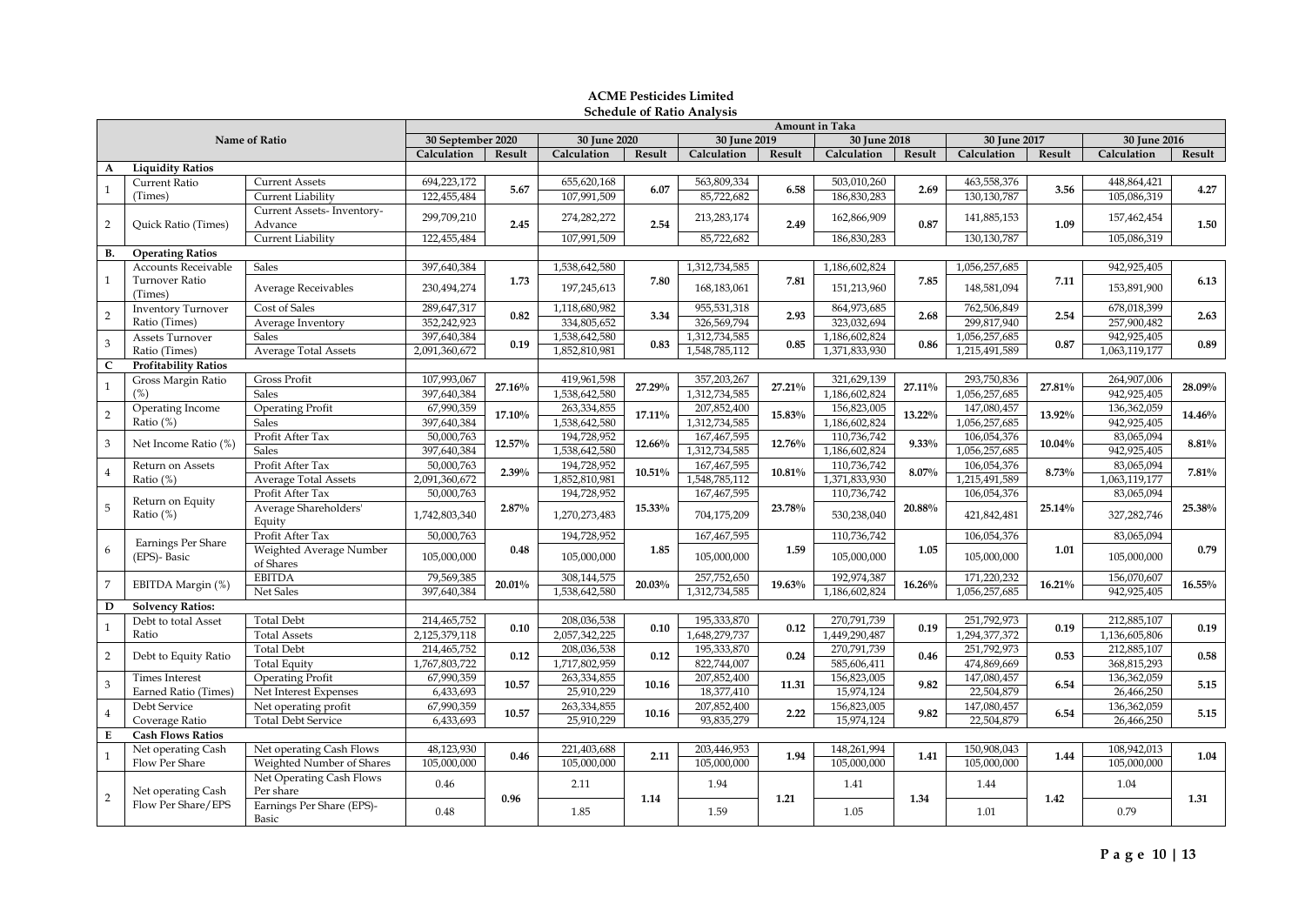#### **Application Process Step-1 (Applicant):**

- 1. An applicant for public issue of securities shall submit an application/buy instruction to the Stockbroker/ Merchant Banker where the applicant maintains customer account, within the cut-off date (i.e. the subscription closing date), which shall be the 25'\*' (twenty fifth) working day from the date of publication of an abridged version of the prospectus.
- 2. The application/buy instruction may be submitted in prescribed paper or electronic form, which shall contain the Customer ID, Name, BO Account Number, Total Amount and Category of the Applicant.
	- a) Eligible investors shall submit an application through the electronic subscription system of the exchange(s) and deposit the full amount intended to subscribe by the method as determined by exchange(s).
	- b) The General Public and Non-resident Bangladeshi (NRB) applicants shall submit the application in the electronic subscription system of the exchange(s) through the Stockbrokers/Merchant Bankers where the applicant maintains customer account.

#### **Step-2 (Intermediary):**

- 3. The registered Stock broker/Merchant Banker in the ESS shall:
	- a) Post the amount separately in the customer account equivalent to the application money;
		- b) Accumulate all the applications/buy instructions received up to the cut-off date and transfer the amount to their respective Consolidated Customer Account;
- 4. The registered Stockbroker/Merchant Banker in the ESS shall prepare category wise lists of the applicants containing Customer ID, Name, BO Account Number and within **3 (three) working days** from the cut-off date, upload to the ESS, the lists of applicants in electronic (text format with tilde  $\sim$ separator) format, deposit the full amount received from the General Public and Non-Resident Bangladeshi (NRB) applicants by the method as determined by exchange(s).
- 5. The application/buy instructions shall be preserved by the Stock broker/Merchant Bankers up to **6 (six) months** from listing of the securities with the exchange.
- 6. The Exchanges shall prepare a consolidated list of the applications and send the applicants' BOIDs in electronic (text) format in a CDROM to CDBL for verification on the nest working day. CDBL shall verify the BOIDs as to whether the BO accounts of the applicants are active or not, verify more than two applications by an individual; verify more than two applications by using same bank account and investment criteria.
- 7. **On the next working day,** CDBL shall provide the Exchanges with an updated database of the applicants containing BO Account Number, Name, Addresses, Parent s' Name and Joint Account information along with the verification report.
- 8. After receiving verification report and information from CDBL, the Exchanges shall scrutinize the applications, prepare category wise consolidated lists of valid and invalid applications within **5 (five) working days.**
- 9. **Within next working day,** the Exchanges shall provide the Commission, Issuer and Issue Manager with the soft copy of subscription result.

#### **Step-3 (Issuer):**

- 10. The Issuer and issue manager shall post the final status of subscription on their websites within **6 (six) hours** and on the websites of the Commission and Exchanges within **12 (twelve) hours** of receiving information by the Commission and the Exchanges.
- 11. **Within 3 (three) working days** of receipt of the subscription result, the Issuer and Exchanges shall:
	- a) Process pro-rata allotment of securities to the General Public and Non-Resident Bangladeshi (NRB) applicants;
	- b) Prepare category wise lists of invalid applicants who are subject to penal provisions as per conditions of the consent letter issued by the Commission in electronic (text format with tilde ~separator) format mentioning the penalty amount against each applicant;
	- c) Issuer shall issue allotment letters in the names of allottees in electronic format and
	- d) Issuer shall credit the allotted shares to the respective BO accounts on the basis of allotment data (BOID and number of securities) via their CDBL VeDAS Terminal.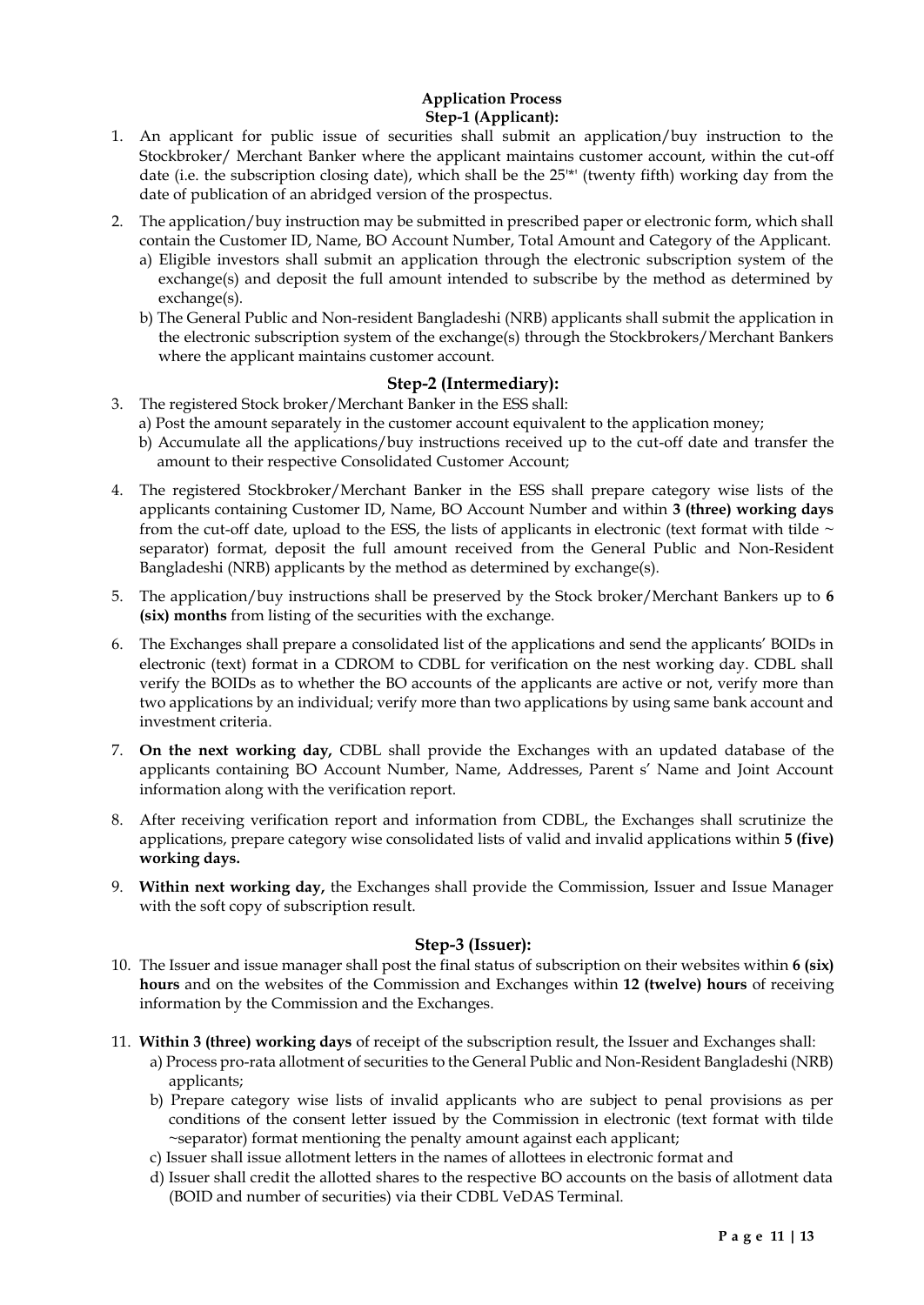#### **Step-4 (Intermediary):**

- 12. **On the next working day,** Exchanges shall:
	- a) remit the amount of allotted applicants to the Issuer's respective Escrow Account opened for subscription purpose;
	- b) send the penalty amount who are subject to penal provisions to the Issuer's respective Escrow Accounts along with a list; and
	- c) Distribute the information and allotment letters to the stock broker/Merchant Bankers concerned in electronic format with a request to refund the balance application money.
- 13. **On the next working day** of receiving the documents from the Exchanges, the Stockbrokers/Merchant Bankers shall refund the excess application money in the customer accounts and inform the applicants about allotment of securities.

#### **Miscellaneous:**

- 14. The Issuer, Issue Manager(s), Stockbrokers, Merchant Bankers and the Exchanges shall ensure compliance of the above.
- 15. The Issuer shall pay the costs related to process the Eligible Investors allotment it claimed by the Exchange concerned up to an amount of **Tk. 2,00,000/- (Taka Two Lac) only and Tk. 8,00,00/- (Taka Eight Lac) only** for processing the applications of General Public and Non-Resident Bangladeshi (NRB) applicants.
- 16. The Stockbroker/Merchant bankers shall be entitled to a service charge of Tk. 5/- (Taka five) only per application irrespective of the amount or category for the service provided till withdrawal of the money. The service charge shall be paid by the applicant at the time of submitting an application.
- 17. The Exchanges shall provide the Issuer with a statement of the remittance.
- 18. The Issuer shall send the penalty amount to the Commission through a bank draft/payment order issued in favor of the Bangladesh Securities and Exchange Commission.
- 19. The concerned Exchanges are authorized to settle any complaints and take necessary actions against any Stockbroker/Merchant Banker in case of violation of any provision of the public issue application process with intimation to the Commission.

#### **"All eligible Stock Broker and Merchant Banker shall receive the IPO Subscription"**

The IPO subscription money collected from the successful application (other than NRB application) by the Stockbroker/ Merchant Bankers will be remitted to the Company's Account No.1501204600436001 with BRAC Bank Limited Gulshan-1, Dhaka-1212, and Bangladesh for this purpose. The IPO subscription money collected from successful NRB applicants in US Dollar or UK Pound Sterling or EURO shall be deposited to three FC accounts opened by the Company for IPO purpose are as follows:

| <b>SL</b><br>No | Name of the<br>A/C     | <b>Account Number</b> | Type of A/C        | Currency    | Bank & Branch         |
|-----------------|------------------------|-----------------------|--------------------|-------------|-----------------------|
|                 |                        | 1501204600436001      | Current<br>Account | <b>BDT</b>  |                       |
|                 | <b>ACME Pesticides</b> | 1501204600436002      |                    | USD         | BRAC Bank Limited     |
| 3               | Limited                | 1501204600436003      | FC Account         | <b>GBP</b>  | Gulshan-1, Dhaka-1212 |
| 4               |                        | 1501204600436004      |                    | <b>EURO</b> |                       |